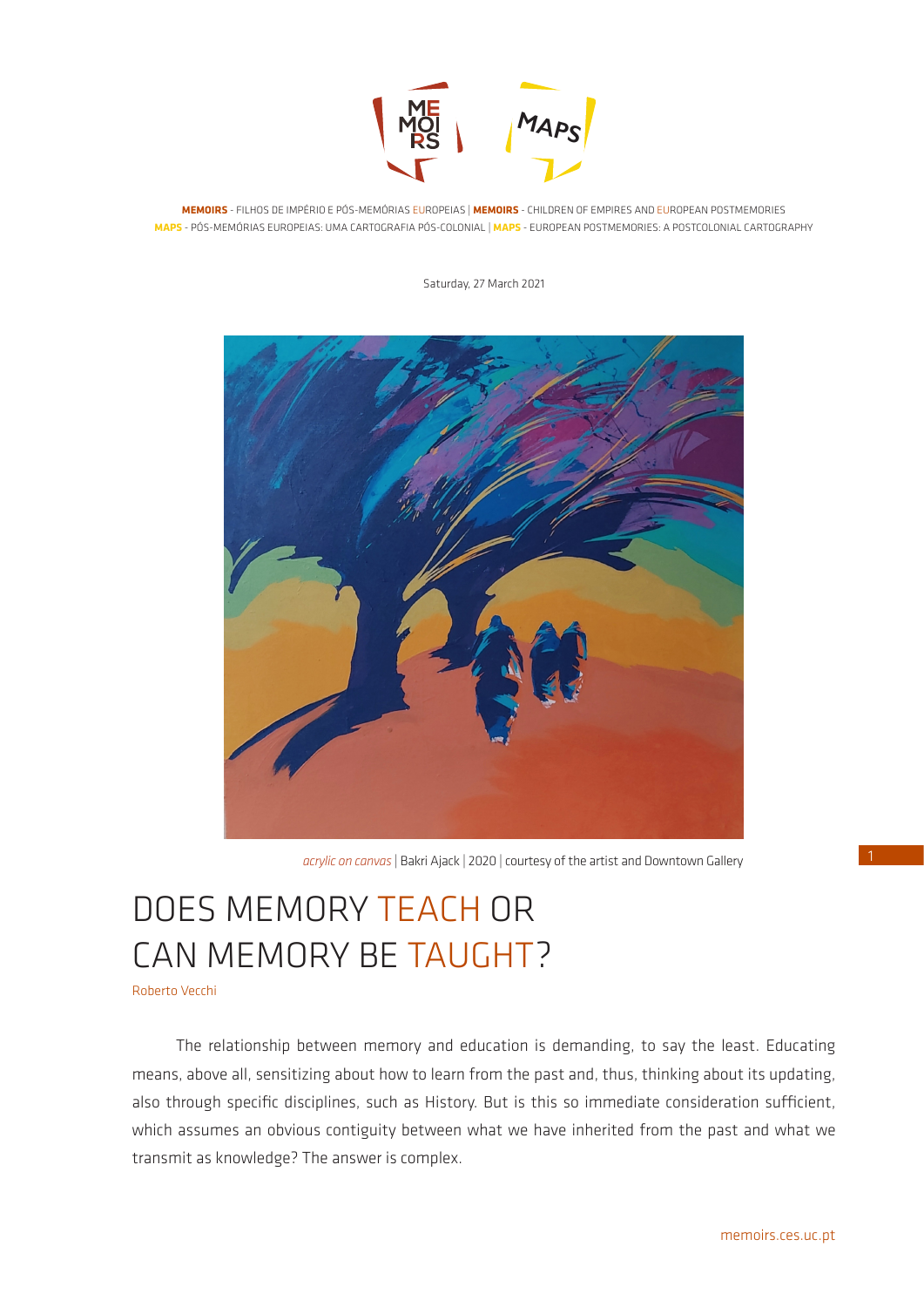

We have never had access to as many files and documents as today, using simply a keyboard. It is unnecessary to go looking for the past: if we want, the past, in its multiple folds, is - albeit in the digital simulacrum - within our reach. It is right in front of us. However, the paradox is evident, since the ease of access corresponds not to a potentialization, but to a deterioration of our ability to retain and understand the past approaching it and to build a less precarious memory; a memory that overcomes the barriers of individual memories or of the shadows of images projected on screens that do not refer to any knowledge.

Many are the causes of these asymmetries of memory, which seem to reproduce - and even deepen - Nietzsche's "Second Untimely Consideration of the Disadvantage of History to Life" in its possibilities and losses.

We can also consider what was attempted in the face of the abyss of the Shoah, the heart of darkness of the 20th century: few events - including because of the collective guilt it implied were so long exhibited, shown and commented. On the extermination of the lews in Europe - in itself a partial definition - a huge public archive and a considerable musealization were built. Parte superior do formulárioParte inferior do formulárioOn the one hand, in a positive way, memories at high risk were rescued from the mnemocide that was rationally planned by the perpetrators themselves,; but on the other, in the educational field, that famous "coming to terms with the past" (*Vergangenheitsbewältigung*) which was a recurring theme of courses, of visits, conferences or school programmes, did not produce the expected effects, i.e. did not produce the definitive rupture of the device of reproduction of racism, fascism, antisemitism, patriarchalism and other authoritarian forms of discrimination. On the contrary, the resurgences of discriminatory intolerances, the regurgitations of racism and colonialism, are present in contemporary society, stronger than ever. The institutionalization of memory (with the creation of ad hoc disciplinary public events, such as the day of memory, on 27 January) created images and imaginations that, however, lost much of the effectiveness of citing and vicariously witnessing to the traumatic past. Memory doesn't weigh by the pound.

This is not to condemn an ever positive function of memory enhancement. If the story is mirrored in the Ciceronian value of *magistra vitae*, the rescued and valued memory has the value of a *monument*. In the etymological sense, the word, derived from the Latin verb *monere*, means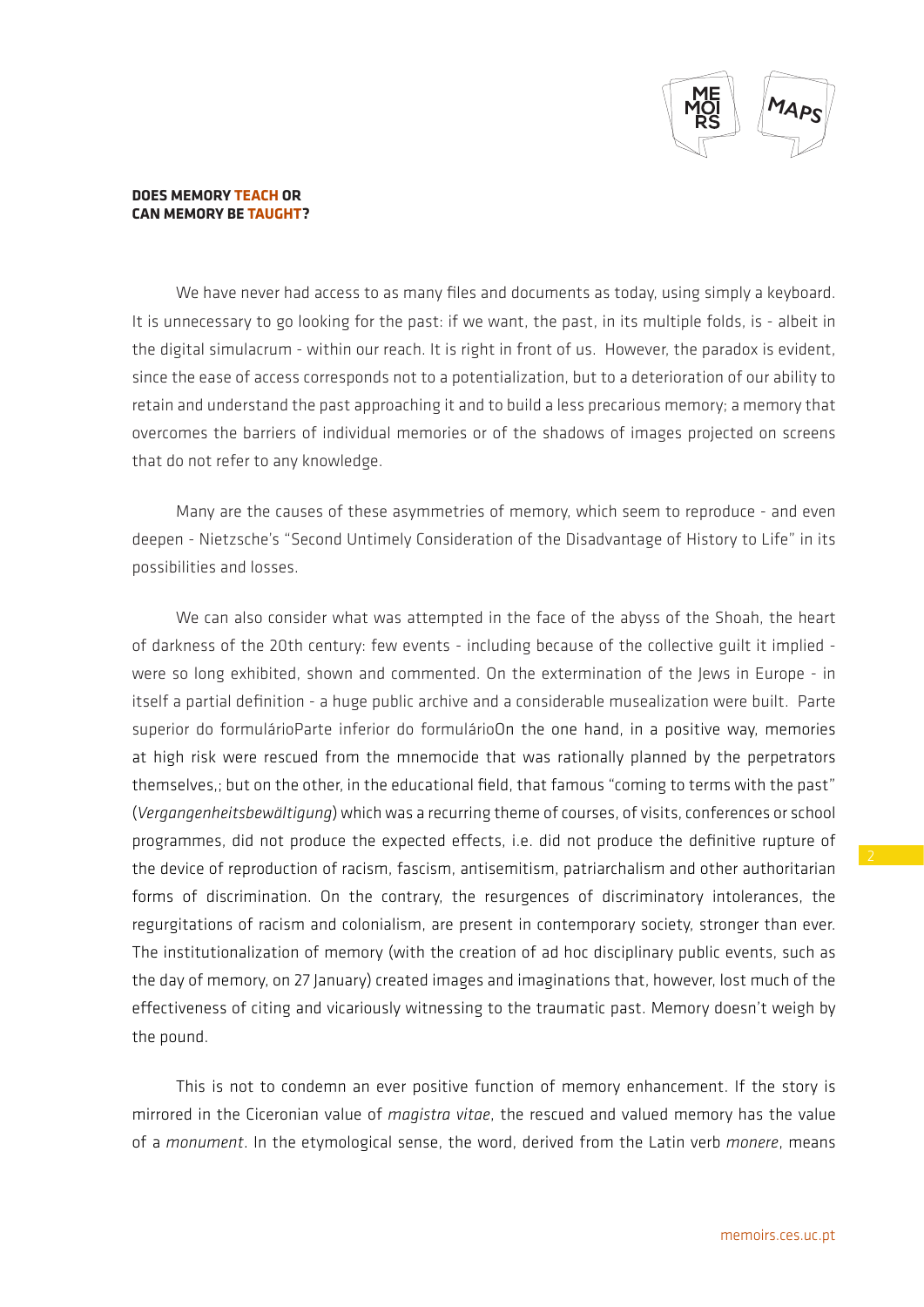

to remember, but also to admonish, warn, inform. Thus, the presence of memory creates a link with the past that is itself positive. Memory is always the bearer of some knowledge, its activation is itself potentially educational.

But will the single presence of memory suffice to think, to create, to hold an educational event? The answer is, unfortunately, negative. We know that often, in the classrooms, on the occasion of important celebrations, cinema is used to create an immediate contact with the monumentality of memories that are also uncomfortable. At times, efforts to save memories at risk, which are immense and fundamental, lead one to believe that the saving gesture alone is enough to promote a stable inscription of the past within the contemporary cultural and social fabric. It's not like that. The salvation of memory preserves threatened pasts but does not activate any kind of praxis in the use of that past. If we want to find a metaphor for this gesture, we can think that it is as if a philologist were able, through a patient work of reconstruction, to recompose the text (and therefore the meaning) a deteriorated and dismembered work had lost. And, after completion of that labour, the work would be unreadable and inaccessible in a closed space, without effective conditions of reading and appreciation.

By itself, the abandonment of memory to a possibility of meaning only as a rest or, iconically, as a ruin, typical of a cumulative and non-critical tendency, leaves the events to which it refers muted. And the knowledge that could be imparted becomes non-transferable and lost. The specialization of memory in the 20th century, probably its most marked ontological trait, created, in fact, an opacity in the debris left over from the destruction: the debris no longer possesses the capacity of transcendence for an ideal signification of the victims. These no longer die for the fatherland or for a noble cause. The destruction is practiced by a total negativity, a pure reduction of the subject to a biological form devoid of citizenship, rights, relationships, belonging.

This situation complicates the simple monumentalization of memory - without any critical mediation, in its immediate materiality - as an educational and knowledge event. In *Auschwitz en héritage? D'un bon usage de la mémoire*, Georges Bensoussan notes that: "The Shoah subverts the usual intellectual categories and classical concepts of humanist culture taught in schools. It invites us to leave the paths of thought already trodden and to free ourselves from simple but reassuring schemes: barbarism being 'antinomic to civilization', to reject one means to make the other triumph and to prepare students for a life as free adults."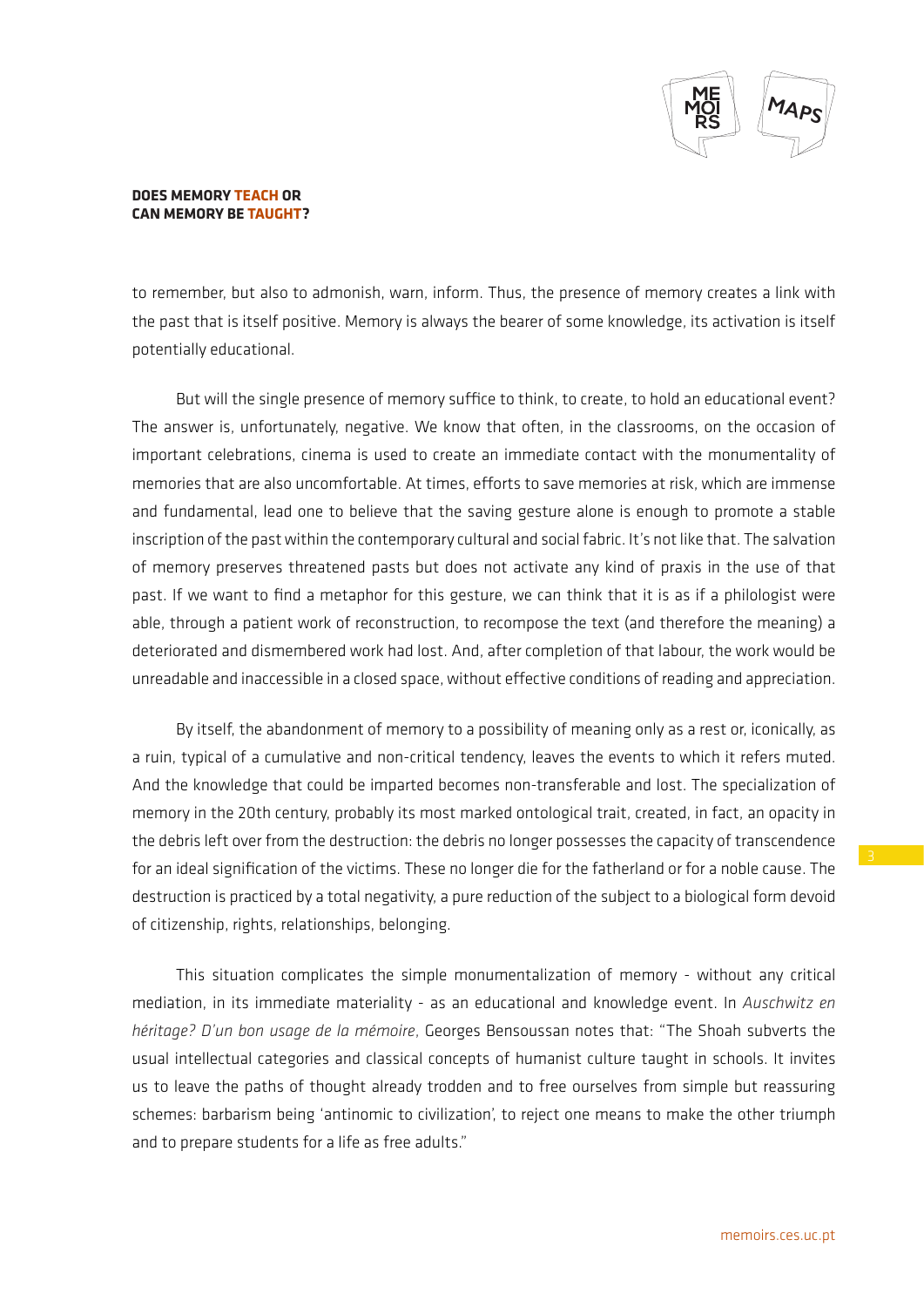

It could be said that what complicates an equally didactic use of memory is the conceptual complexity it has assumed, which is proportional to the depth of the abysses and the catastrophes that have marked it and, at the same time, have undermined its ability to register or trace. It is the hardly unlockable entanglement that prevents the monumentalization of memory, as it occurred in other times when there was an "art of memory" (as a writing or an interior painting, Giordano Bruno commented) that guaranteed, only by conservation, the production and transmission of knowledge associated with the memory.

These are the obstacles that prevent a direct reproduction of the past only by its simple emergence. More important is to reflect on the uses of the past. Enzo Traverso, in a book that is a powerful and synthetic catalogue of the aporias of memory, in its disturbed relationship with history, *The Past. Ways to Use*, indicates the possible exits from the insidious labyrinth of reuse or past citation, especially of what was most painful and traumatic. One of the indicated exits is the mapping of the force associated with memory and its variation in time. A weak and endangered memory can become, in another context, a strong memory that integrates the many "civil religions" that are substantiated in a cult sometimes partial or stereotyped of the past (many genocides undergo this transformation according to which from a near loss, by force, by time, by quantity, the scale of the impact is changed).

Memory imposes an alliance with critical knowledge. Thus, it can become part of a formative project, of sharing and intergenerational communication of knowledge. The problem, if we will, is how to approach the subject of memory not in a monolithic way, but to perceive how, in its extreme coldness, in the precariousness that exposes it to risks of deformation or erasure, the important thing is to protect and understand the potential of its immense diversity, of its inexhaustible variations, a process - of the mnemologist - that can be assimilated, by its ethical content, to the role of the translator who selects and manages losses and additions without detriment of meaning.

Walter Benjamin's thought was that of a seismograph understanding how modernity altered memory from the conceptualization of experience. Walter Benjamin situates memory based on some qualitative traits that constitute it: remembrance as an alternative dimension of history resembles the metaphor of the calendar - made of the alternation of holidays and working days that displays another typology, not of a simply cumulative time, but of special time. Calendars, in fact, - and not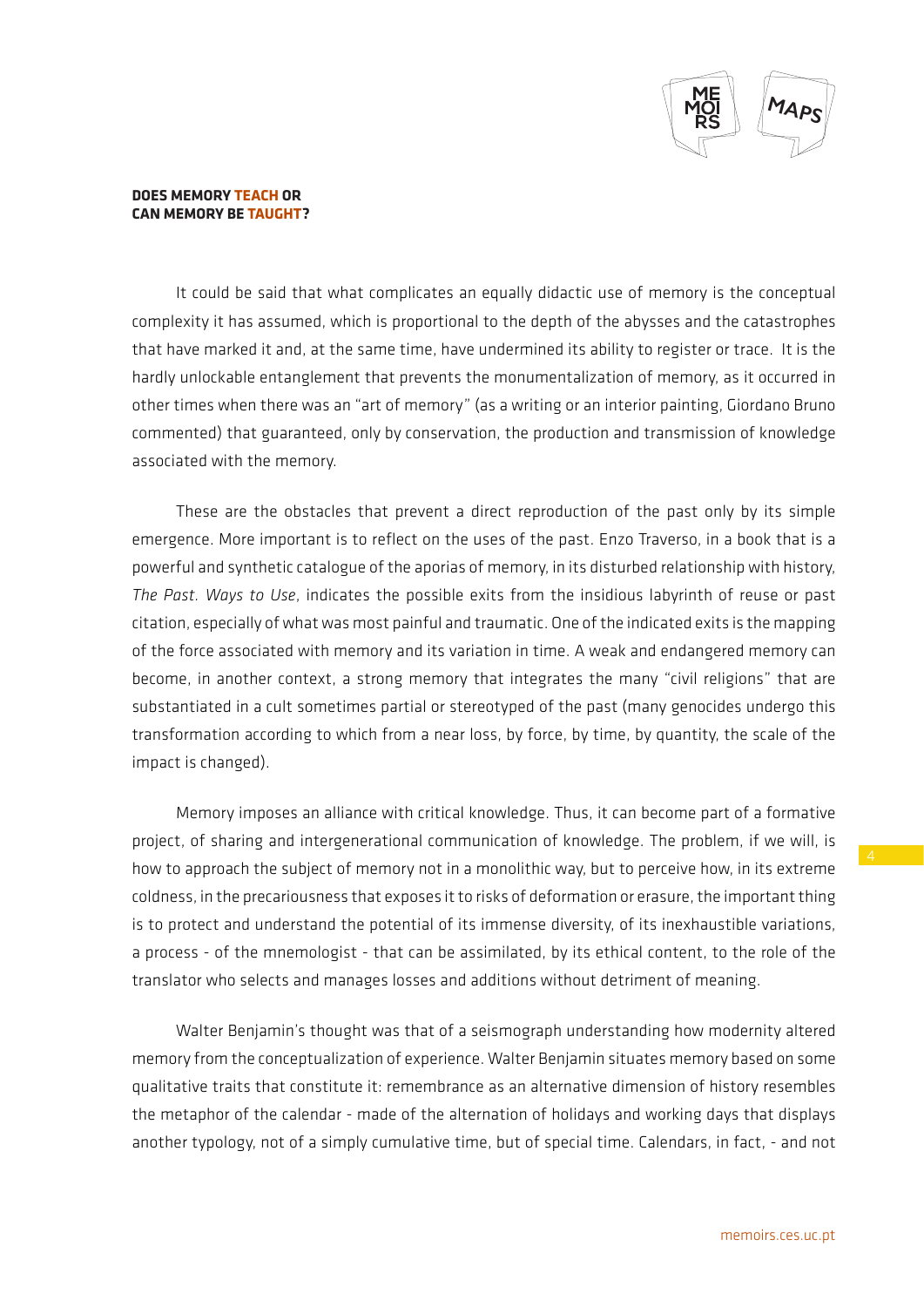

clocks - "monumentalize a historical awareness" that still derives from revolutionary and innovative gestures that founded a first strand of modernity.

Reflection on the workings, the combinations, the possibilities of memory, could extend to infinity. The examples cited are intent to show that resorting to memory, by itself, without taking into account its twisted genealogies, its conceptualizations and its crystallized images, does not allow a critical use of the past, and its transformation into an educational event.

Memory can continue to teach only when, in its dimension of monument - in its sense of rememorating - it becomes knowledge through a responsible and deep critical screening. And memory is taught, more than by the exposure of objects or by easy essentialisms, by the careful dismantling of the precarious and delicate elements that constitute it - in which the role of selection and forgetfulness are essential - and by its inscription within the historical forces that condition, sometimes negatively, its survival. To teach memory is to share responsibility for the use of the past, to become aware of its extreme fragility through the indispensable critical treatment of its weak traces. This is how memory passes from a residue of the past to a knowledge that opens up to the future.

Translated by de António Sousa Ribeiro